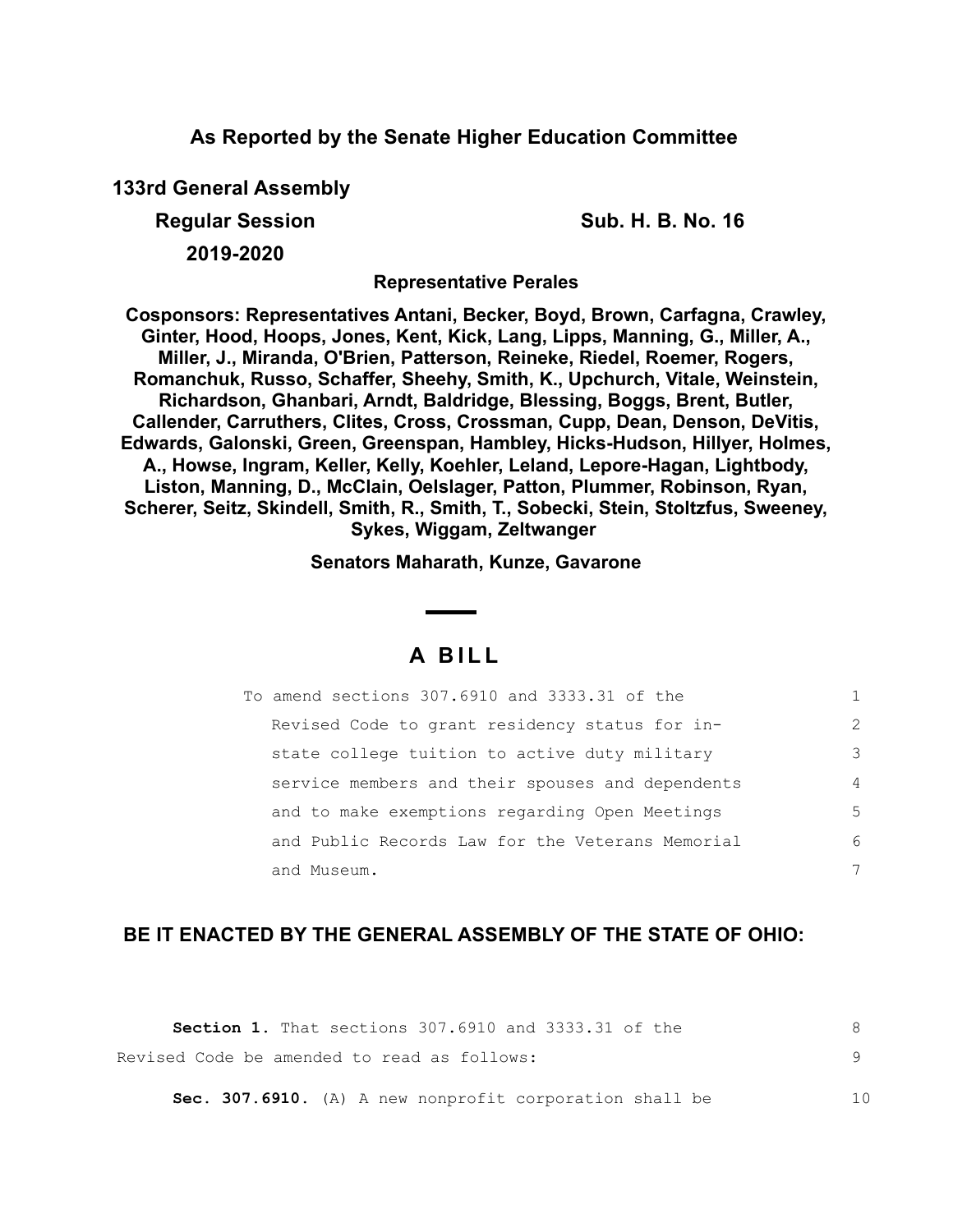#### **Sub. H. B. No. 16 Page 2 As Reported by the Senate Higher Education Committee**

organized under the laws of this state for the purpose of operating a veterans memorial and museum to be located within the city of Columbus at the site described in division (B) of this section. 11 12 13 14

(B) The site of the veterans memorial and museum, shall be constructed on the following parcel of real property owned in fee simple by the board of county commissioners of Franklin county:

That property located at 300 West Broad Street, Columbus, Ohio, generally lying north of Broad Street, south of the rightof-way line of Norfolk and Southern Railway, west of the Scioto River and its floodwall, and east of the east line of Belle Street if the same extended north of Broad Street to the railroad right-of-way.

(C) The bylaws of the new nonprofit corporation shall provide for the board of directors to consist of a minimum of fifteen members. The appointments to the board of directors shall be made in accordance with the articles of incorporation and bylaws of the nonprofit corporation. All appointments to the board of directors shall satisfy any qualifications set forth in the nonprofit corporation's bylaws. The appointments to the board of directors shall be made as follows: 25 26 27 28 29 30 31 32

(1) The board of county commissioners of Franklin county shall appoint five members.

(2) The articles of incorporation shall provide for the remaining appointments. 35 36

(D) The bylaws of the new nonprofit corporation shall provide for a national veterans advisory committee to consist of veterans and family members of veterans. Appointments to the 37 38 39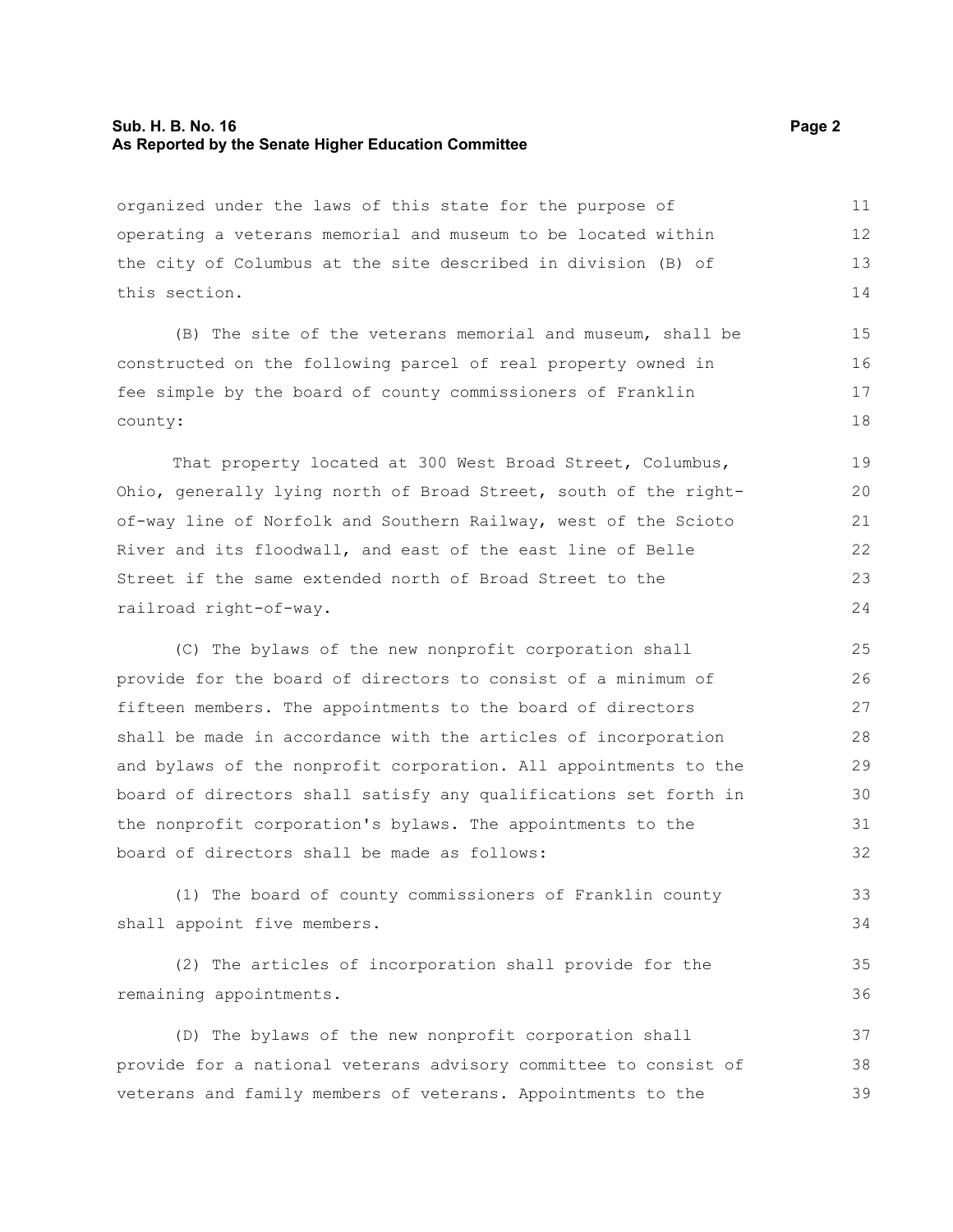#### **Sub. H. B. No. 16 Page 3 As Reported by the Senate Higher Education Committee**

national veterans advisory committee shall be made in accordance with the bylaws of the nonprofit corporation. 40 41

(E) All Notwithstanding any other provision of the Revised Code, meetings and records of the board of directors of the new nonprofit corporation shall be conducted and maintained inaccordance with the sunshine laws of this state, including, butnot limited to, sections are not subject to section 121.22 and 149.43-of the Revised Code, and records of the board and of the corporation are not public records under section 149.43 of the Revised Code.

(F) The board of county commissioners of Franklin county may lease the site described in division (B) of this section together with any adjacent property, without engaging in competitive bidding, to an Ohio nonprofit corporation for the construction, development, and operation of the veterans memorial and museum. A board of county commissioners may appropriate funds to either the nonprofit corporation established as provided in this section or the nonprofit corporation with which the county has leased the property for permanent improvements and operating expenses of the veterans memorial and museum.

**Sec. 3333.31.** (A) For state subsidy and tuition surcharge purposes, status as a resident of Ohio shall be defined by the chancellor of higher education by rule promulgated pursuant to Chapter 119. of the Revised Code. No adjudication as to the status of any person under such rule, however, shall be required to be made pursuant to Chapter 119. of the Revised Code. The term "resident" for these purposes shall not be equated with the definition of that term as it is employed elsewhere under the laws of this state and other states, and shall not carry with it 61 62 63 64 65 66 67 68 69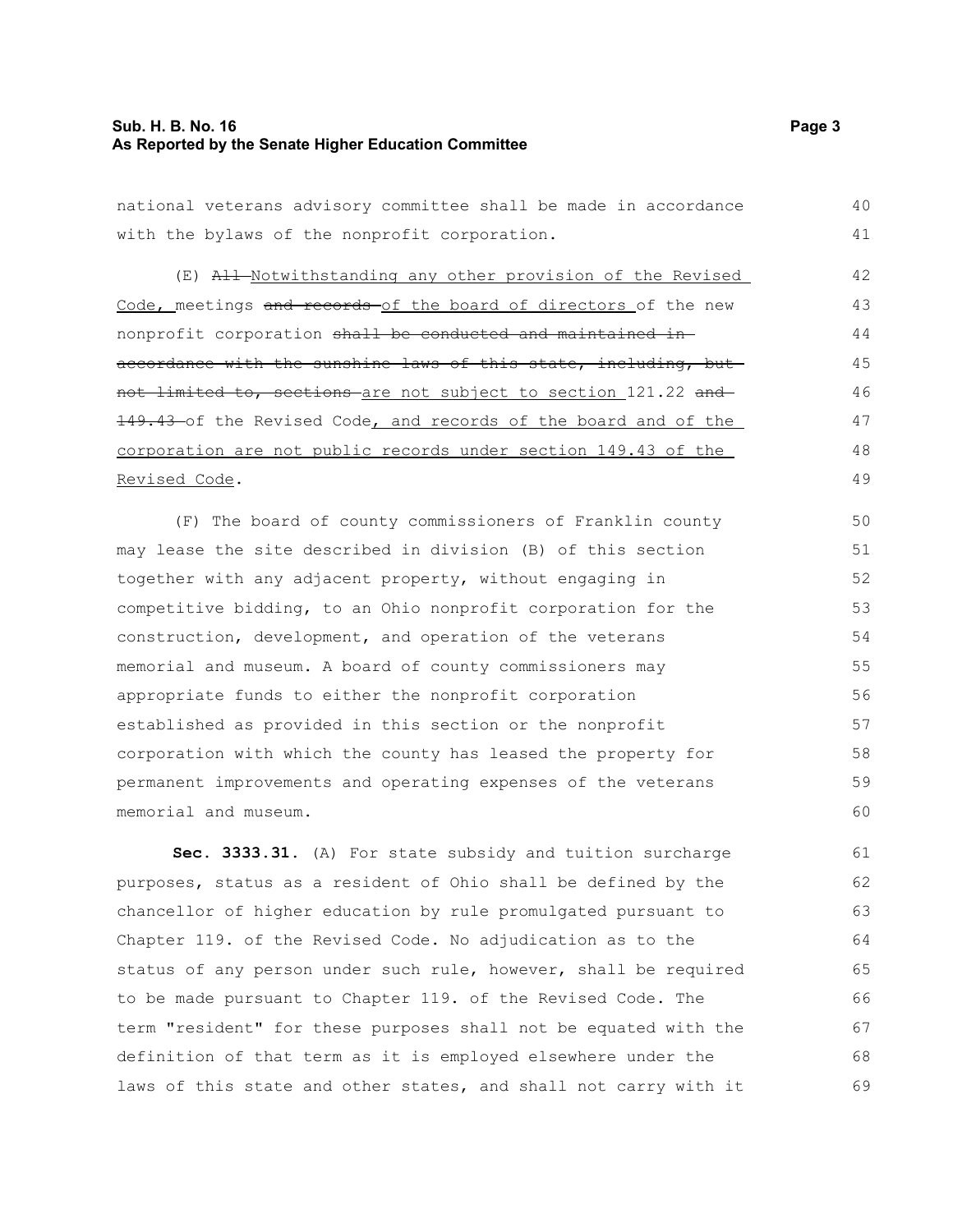#### **Sub. H. B. No. 16 Page 4 As Reported by the Senate Higher Education Committee**

any of the legal connotations appurtenant thereto. Rather, except as provided in divisions (B), (C),  $(D)$ , and  $(E)$  (F) of this section, for such purposes, the rule promulgated under this section shall have the objective of excluding from treatment as residents those who are present in the state primarily for the purpose of attending a state-supported or state-assisted institution of higher education, and may prescribe presumptive rules, rebuttable or conclusive, as to such purpose based upon the source or sources of support of the student, residence prior to first enrollment, evidence of intention to remain in the state after completion of studies, or such other factors as the chancellor deems relevant. 70 71 72 73 74 75 76 77 78 79 80 81

(B) The rules of the chancellor for determining student residency shall grant residency status to a veteran and to the veteran's spouse and any dependent of the veteran, if both of the following conditions are met:

(1) The veteran either:

(a) Served one or more years on active military duty and was honorably discharged or received a medical discharge that was related to the military service;

(b) Was killed while serving on active military duty or has been declared to be missing in action or a prisoner of war. 90 91

(2) If the veteran seeks residency status for tuition surcharge purposes, the veteran has established domicile in this state as of the first day of a term of enrollment in an institution of higher education. If the spouse or a dependent of the veteran seeks residency status for tuition surcharge purposes, the veteran and the spouse or dependent seeking residency status have established domicile in this state as of 92 93 94 95 96 97 98

86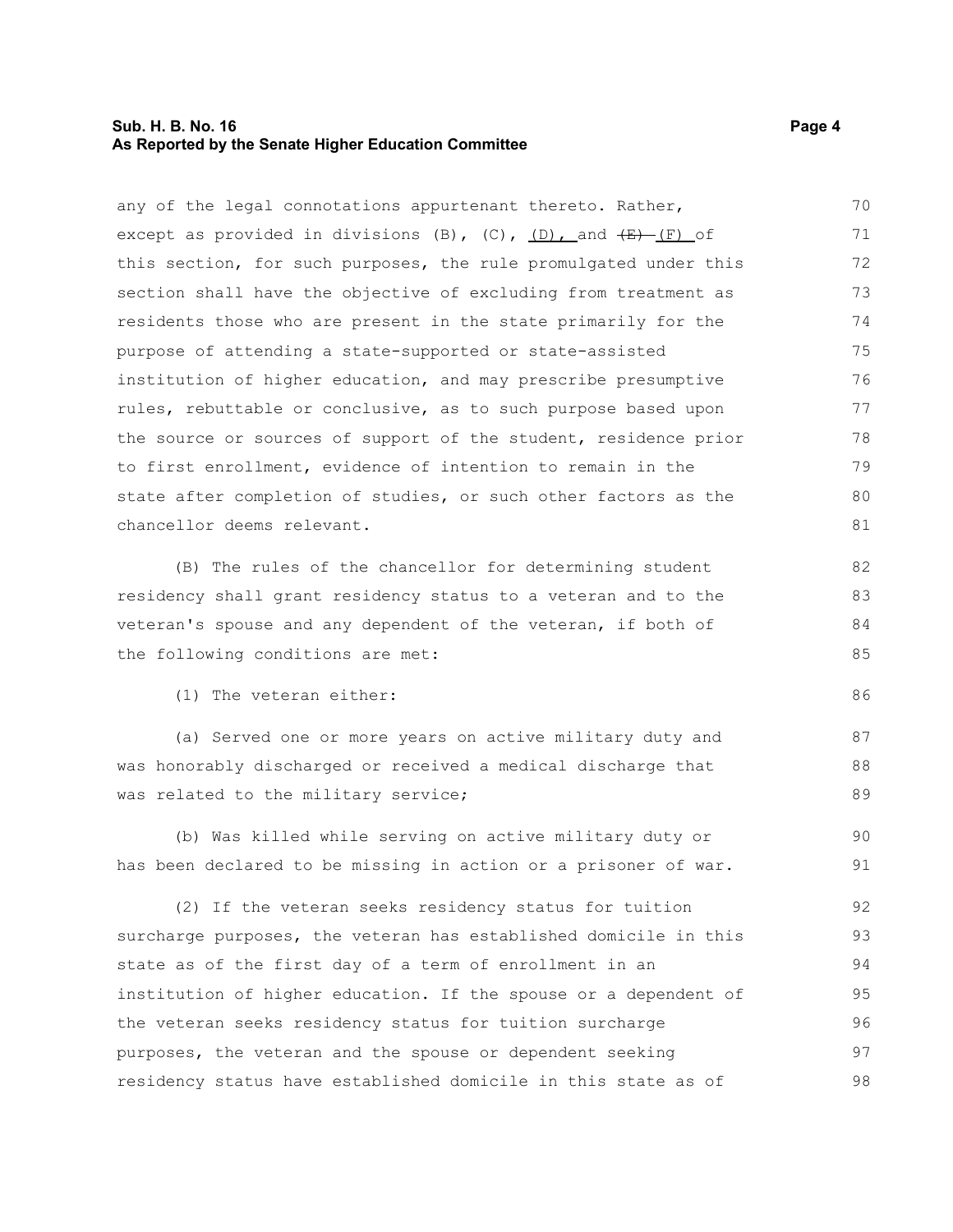#### **Sub. H. B. No. 16 Page 5 As Reported by the Senate Higher Education Committee**

the first day of a term of enrollment in an institution of higher education, except that if the veteran was killed while serving on active military duty, has been declared to be missing in action or a prisoner of war, or is deceased after discharge, only the spouse or dependent seeking residency status shall be required to have established domicile in accordance with this division. 99 100 101 102 103 104 105

(C) The rules of the chancellor for determining student residency shall grant residency status to both of the following: 106 107

(1) A veteran who is the recipient of federal veterans' benefits under the "All-Volunteer Force Educational Assistance Program," 38 U.S.C. 3001 et seq., or "Post-9/11 Veterans Educational Assistance Program," 38 U.S.C. 3301 et seq., or any successor program, if the veteran meets all of the following criteria: 108 109 110 111 112 113

(a) The veteran served at least ninety days on active duty. 114 115

(b) The veteran enrolls in a state institution of higher education, as defined in section 3345.011 of the Revised Code. 116 117

(c) The veteran lives in the state as of the first day of a term of enrollment in the state institution of higher education. 118 119 120

(2) A person who is the recipient of the federal Marine Gunnery Sergeant John David Fry scholarship or transferred federal veterans' benefits under any of the programs described in division (C)(1) of this section, if the person meets both of the following criteria: 121 122 123 124 125

(a) The person enrolls in a state institution of higher education. 126 127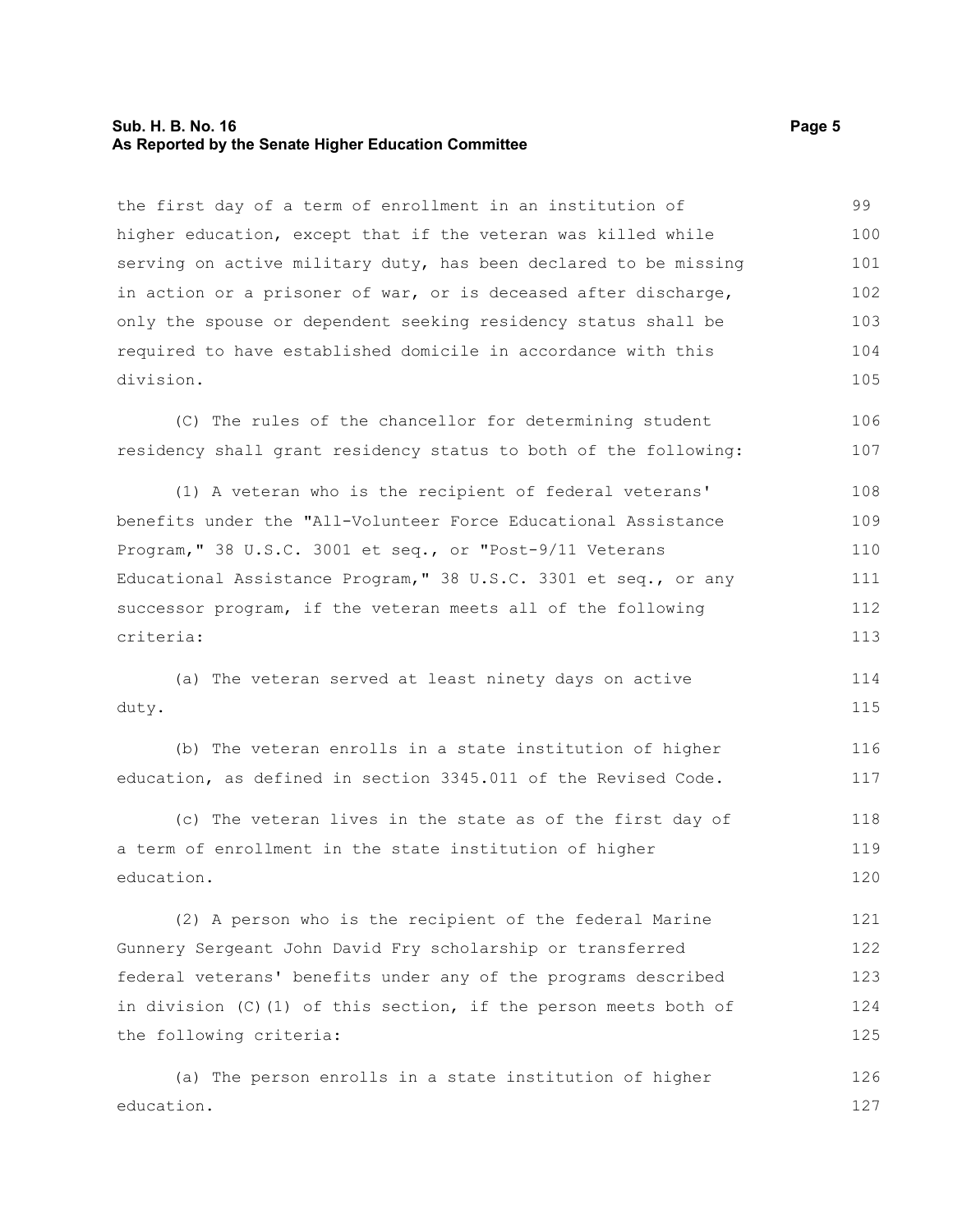#### **Sub. H. B. No. 16 Page 6 As Reported by the Senate Higher Education Committee**

(b) The person lives in the state as of the first day of a term of enrollment in the state institution of higher education. 128 129

In order for a person using transferred federal veterans' benefits to qualify under division (C)(2) of this section, the veteran who transferred the benefits must have served at least ninety days on active duty or the service member who transferred the benefits must be on active duty. 130 131 132 133 134

(D) The rules of the chancellor for determining student residency shall grant residency status to a service member who is on active duty and to the service member's spouse and any dependent of the service member while the service member is on active duty in the active, reserve, or national quard components of the uniformed services . In order to qualify under division (D) of this section, the rules shall require the student seeking in-state tuition rates to live in the state as of the first day of a term of enrollment in the state institution of higher education, but shall not require the service member or the service member's spouse or dependent to establish domicile in this state as of the first day of a term of enrollment in an institution of higher education. 135 136 137 138 139 140 141 142 143 144 145 146 147

(E) The rules of the chancellor for determining student residency shall not deny residency status to a student who is either a dependent child of a parent, or the spouse of a person who, as of the first day of a term of enrollment in an institution of higher education, has accepted full-time employment and established domicile in this state for reasons other than gaining the benefit of favorable tuition rates. 148 149 150 151 152 153 154

Documentation of full-time employment and domicile shall include both of the following documents: 155 156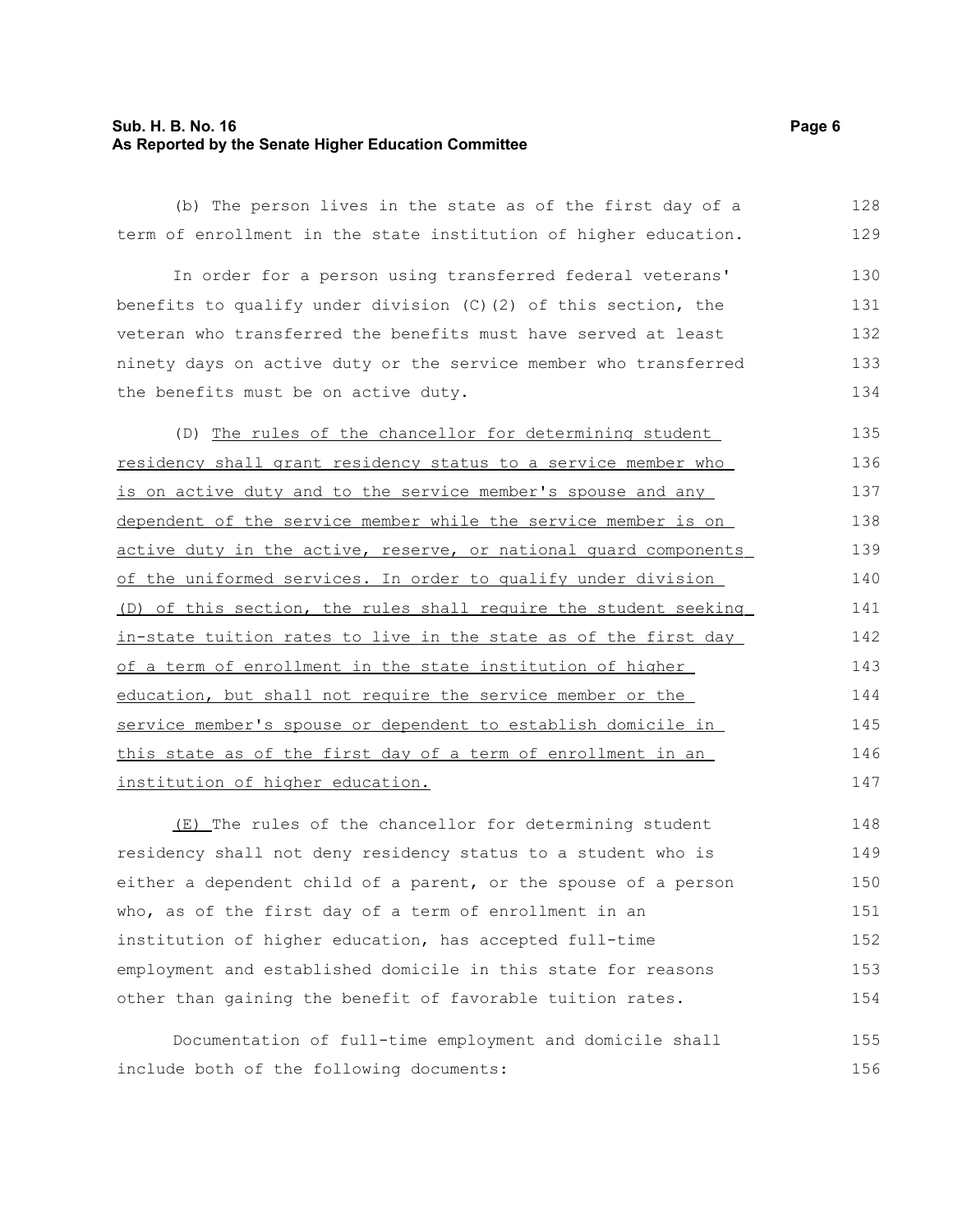#### **Sub. H. B. No. 16 Page 7 As Reported by the Senate Higher Education Committee**

(1) A sworn statement from the employer or the employer's representative on the letterhead of the employer or the employer's representative certifying that the parent or spouse of the student is employed full-time in Ohio; 157 158 159 160

(2) A copy of the lease under which the parent or spouse is the lessee and occupant of rented residential property in the state, a copy of the closing statement on residential real property of which the parent or spouse is the owner and occupant in this state or, if the parent or spouse is not the lessee or owner of the residence in which the parent or spouse has established domicile, a letter from the owner of the residence certifying that the parent or spouse resides at that residence. 161 162 163 164 165 166 167 168

Residency officers may also evaluate, in accordance with the chancellor's rule, requests for immediate residency status from dependent students whose parents are not living and whose domicile follows that of a legal guardian who has accepted full-time employment and established domicile in 172 the state for reasons other than gaining the benefit of favorable tuition rates. 169 170 171 173 174

 $(E)$ (F)(1) The rules of the chancellor for determining student residency shall grant residency status to a person who, while a resident of this state for state subsidy and tuition surcharge purposes, graduated from a high school in this state or completed the final year of instruction at home as authorized under section 3321.04 of the Revised Code, if the person enrolls in an institution of higher education and establishes domicile in this state, regardless of the student's residence prior to that enrollment. 175 176 177 178 179 180 181 182 183

(2) The rules of the chancellor for determining student residency shall not grant residency status to an alien if the alien is not also an immigrant or a nonimmigrant. 184 185 186